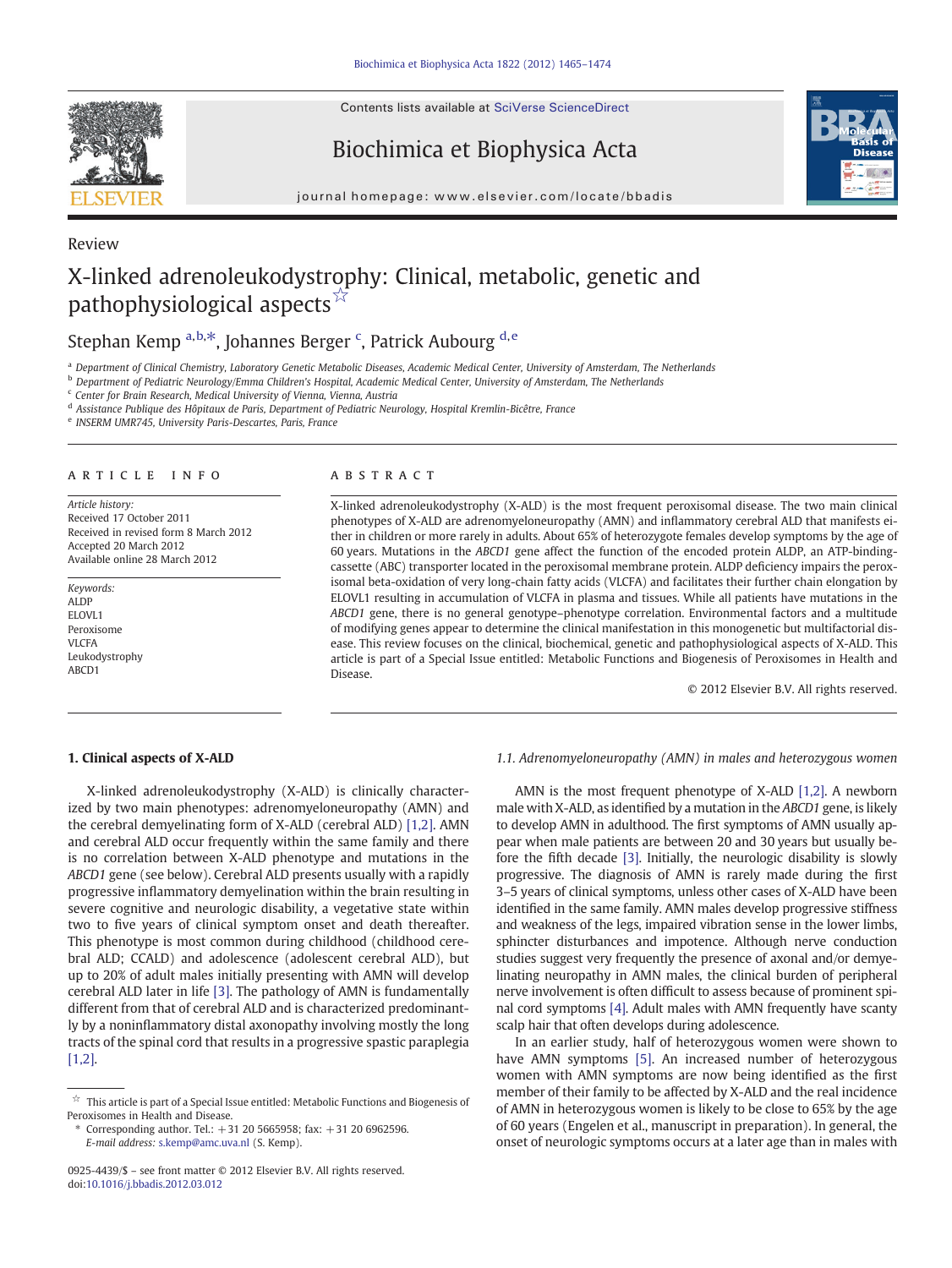AMN; typically in the fourth to fifth decade of life. Motor disability and disease progression are generally less severe but some heterozygous women are as severely impaired as male patients with X-ALD. Peripheral nerve involvement is observed less frequently. Scanty scalp hair can also be found in heterozygotes.

The evolution of AMN in adult males and heterozygous women is quite variable; a relapsing and remitting evolution is never seen. In two-thirds of AMN patients, the neurologic disability progresses slowly. Within 10–15 years, motor disability becomes severe and requires the use of a cane or a wheelchair. However, 35% of patients with AMN have a marked progression of their myelopathy within the first 3–5 years of clinical symptom onset. Adrenocortical insufficiency (Addison's disease) is present in approximately two-thirds of males with AMN but is often latent without evident clinical manifestations, including melanoderma. Addison's disease is present in less than 1% of heterozygous women. Of note, however, the clinical diagnosis of Addison's disease can be made in males with X-ALD, years or even decades before the onset of neurological AMN symptoms.

A moderate increase of the brain MRI signal of the white matter in the centrum ovale on FLAIR sequences is frequently seen several years after onset of symptoms. Furthermore, there can be abnormal hypersignal of the pyramidal tracts in brainstem and internal capsules on FLAIR and T2 sequences. There is no cerebral demyelination based on abnormal hypersignal on FLAIR and T2 sequences in the parieto-occipital or frontal white matter MRI of the brain [\[3,6\]](#page-7-0). Cerebellar atrophy with or without demyelination of the cerebellar white matter may also appear. As the disease progresses, MR spectroscopy shows in the cerebral white matter a decrease of N-acetyl-aspartate (NAA)/creatinine ratio reflecting axonal loss and an increase of choline/creatinine and myo-inositol/creatine ratios reflecting lipid turn-over changes [\[7\].](#page-7-0) MRI of the spinal cord shows non-specific atrophy but without gadolinium enhancement as it can be observed in multiple sclerosis. More sophisticated MR techniques such as magnetization transfer or diffusion tensor-based imaging may however show abnormalities in the lateral and dorsal columns of the spinal cord and in the cortico-spinal tracts from spinal cord to brain [8–[10\].](#page-7-0)

Evoked potentials show delayed responses, first of brainstem evoked responses, then of motor evoked responses of lower limbs, and last of somatosensory-evoked responses of the lower limbs [\[11\]](#page-7-0). Visual evoked responses are usually normal or show moderate increase of P100 latency. Electromyography and nerve conduction velocities demonstrate the presence of axonal and/or demyelinating polyneuropathy in the lower limbs of 75% of AMN males and 40% of women with AMN [\[4\].](#page-7-0) The differential diagnosis of AMN includes other hereditary forms of spastic paraplegia and the primary progressive form of multiple sclerosis.

Twenty percent of AMN males develop, usually between 20 and 35 years of age, a cerebral demyelinating form of the disease [\[3\].](#page-7-0) This risk decreases markedly after the age of 45 years. The progression of demyelinating lesions is initially slower than in boys with cerebral ALD. After several months or years of progression, cerebral ALD may even arrest, but once the cerebral demyelinating lesions become inflammatory with evidence of enhanced contrast of the demyelinating lesions after intravenous injection of gadolinium, cerebral ALD in adult males has the same poor prognosis as in boys with inflammatory cerebral ALD. The occurrence of cerebral ALD in females is exceptional.

### 1.2. The cerebral demyelinating form of X-ALD

Cerebral ALD is the most severe phenotype of X-ALD. A newborn male with an ABCD1 gene mutation has a 35–40% risk to develop cerebral ALD between the ages of 5 and 12 years. As mentioned above, 20% of adult AMN males are also at risk to develop cerebral ALD. Overall, for male X-ALD patients the lifetime risk to develop cerebral ALD, either in childhood or in adulthood, is around 60%. There is an age-

related correlation with the onset of cerebral ALD and disease progression: the earlier the onset of cerebral demyelination, the more rapid the progression of the disease. Patients are neurologically unaffected until they develop cerebral demyelination visible on brain MRI (as abnormal hypersignal of white matter on T2 and FLAIR sequences, hyposignal of white matter on T1 sequences) [\[1,12,13\]](#page-7-0). Usually the initial lesions involve either the splenium of the corpus callosum and then extend into the adjacent white matter of the parietooccipital lobes [\(Fig. 1A](#page-2-0)) or alternatively the genu of the corpus callosum and then extend into the white matter of the frontal lobes. Initial demyelinating lesions may also occur in the pyramidal tracts, within the brainstem or internal capsule [\(Fig. 1B](#page-2-0)) and then extend into the centrum semiovale (frontal white matter). The cerebral demyelinating lesions can be asymmetric, particularly when previous head trauma or even stroke seems to have initiated the onset of cerebral ALD. Initially, the demyelinating lesions are not inflammatory (based on absence of lesion enhancement on T1 sequences after peripheral injection of gadolinium) and progress slowly. The patients have virtually no neurologic symptoms, except sometimes mild cognitive dysfunctions. Suddenly, the disease becomes inflammatory (with evidence of demyelinating lesion enhancement after peripheral injection of gadolinium) and at this stage the disease starts to progress rapidly. The patients enter then into an active phase of devastating neurologic and cognitive deterioration that includes emotional lability, hyperactive behavior, school failure for boys, and either visuospatial impairment or frontal syndrome according to the sites of cerebral demyelinating lesions. This cognitive deterioration is rapidly associated with neurologic deficits such as hemiplegia or quadriparesis, cerebellar ataxia, impaired central auditory discrimination, visual field defects, cortical blindness and often seizures. Eventually, a vegetative state ensues within two to five years leading to death at varying intervals thereafter. Approximately 65% of children or adults with cerebral ALD have adrenocortical insufficiency that can precede the onset of neurologic symptoms for years or decades.

About 10% of boys with cerebral ALD may not enter into the active inflammatory and devastating stage of the disease. The same may occur in adult males with cerebral ALD. This phenotype is often referred to as "chronic or arrested cerebral X-ALD". With white matter lesions involving either the parieto-occipital or the frontal white matter, these patients end up developing marked visual–spatial or executive cognitive deficits, but without significant neurological or sensory (visual, auditive) symptoms. After an initial progression of the demyelinating lesions that often result in loss of myelin and ventricular dilatation and cortical atrophy, the patient can remain stable for a decade or even longer. But a full progression to the inflammatory stage remains possible, even after 10 to 15 years without progression of cerebral demyelination. Electrophysiological tests are useless for the early diagnosis of cerebral ALD as brainstem visual evoked responses become abnormal only in the advanced stage of the disease. The occurrence of childhood cerebral ALD in females is exceptional. It is hypothesized and partially supported by laboratory studies that the few girls who developed CCALD had skewed X-inactivation toward the X-chromosome carrying the mutated ABCD1 gene (Kemp, unpublished data).

#### 1.3. Other X-ALD phenotypes

Rarely, X-ALD males remain completely asymptomatic, even without signs of adrenocortical insufficiency, up to the age of 40–50 years. About one-third of heterozygous women remain free of clinical symptoms during their entire life. Adrenocortical insufficiency may be the first manifestation of X-ALD in boys or adults. About 10% of X-ALD males have only primary adrenocortical insufficiency (Addison's disease) initially without evidence of nervous system involvement at one time of their life (either in childhood or adulthood) [\[14\]](#page-7-0). These patients are, however, at risk to develop AMN or cerebral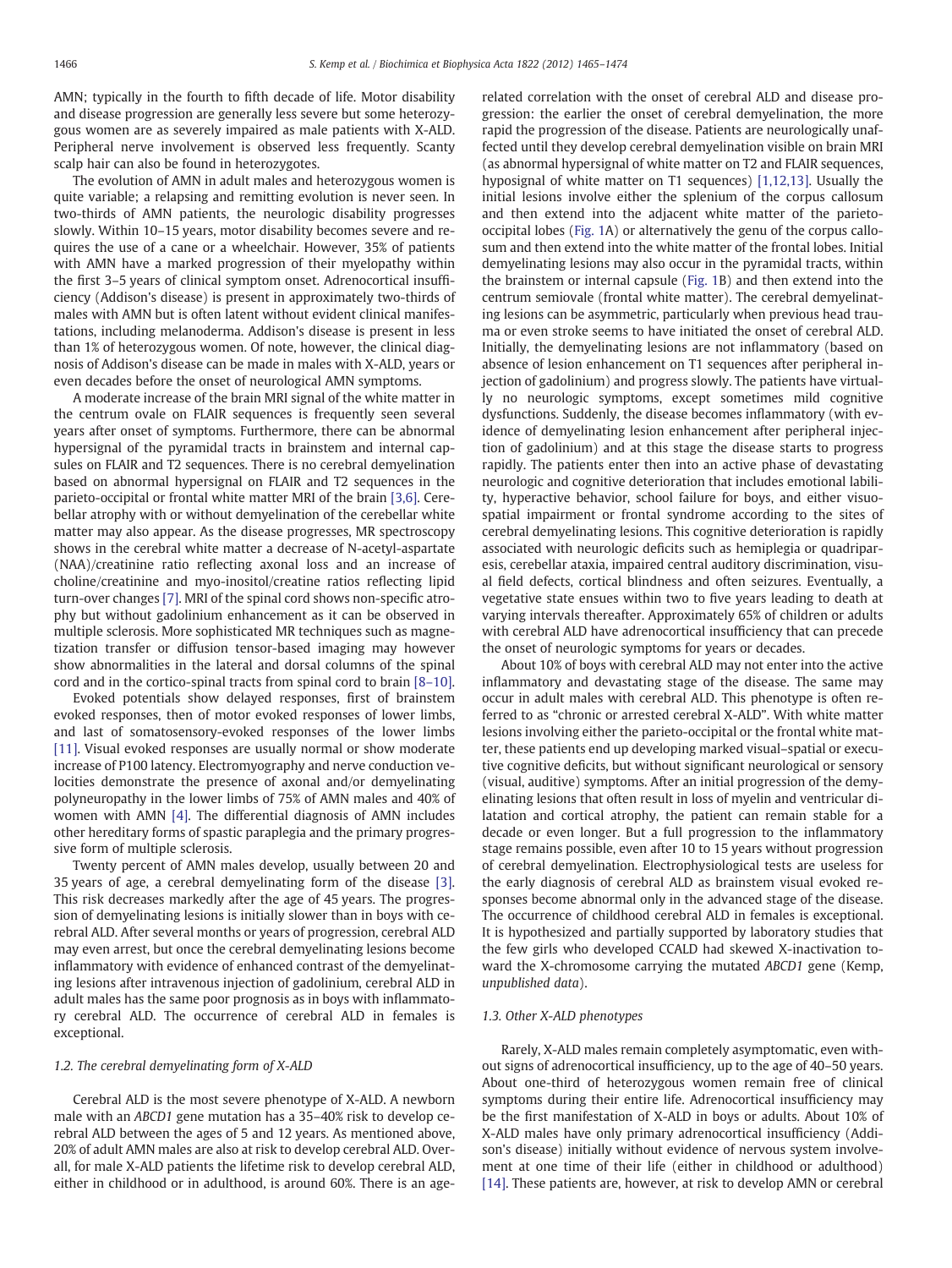<span id="page-2-0"></span>

Fig. 1. (A) Brain MRI (axial images; FLAIR sequence) showing abnormally increased signal in the splenium of the corpus callosum, the parieto-occipital white matter, the visual pathways (optic radiations and lateral geniculate bodies), as well as the medial geniculate bodies of auditory pathway and the posterior limbs of the internal capsules. The demyelinating lesions are extensive and correspond to an advanced disease stage. (B) Brain MRI (axial images; FLAIR sequence) showing abnormally increased signal involving the posterior and anterior limbs of the left and right internal capsule.

ALD. The cerebral ALD phenotype is not fully penetrant, but the AMN phenotype is fully penetrant in adults after the age of 55 years. Asymptomatic males with X-ALD after this age are extremely rare. Adult X-ALD males may develop testicular insufficiency due to involvement of Sertoli and Leydig cells that sometimes results in clinical symptoms leading to a diagnosis of X-ALD. However, most of these patients already had clinical signs of AMN at the time they developed testicular insufficiency. Heterozygous women have no endocrine problems, except for the presence of adrenocortical insufficiency in  $<$  1% of cases.

#### 2. Biochemical aspects

#### 2.1. The biochemical defect in X-ALD

By the early 1970s, twelve fully documented clinical reports were available describing boys with adrenocortical atrophy and diffuse cerebral sclerosis in combination with strong evidence of an X-linked recessive mode of inheritance. Biochemical analysis of the brain at autopsy revealed the first clue pointing toward an underlying metabolic cause. Using thin layer chromatography Forsyth and coworkers demonstrated an increase in esterified cholesterol in the white matter and cortex of the occipital and parietal lobes. Based on this finding the authors proposed X-ALD as an inborn error of metabolism common to the adrenal cortex and the brain [\[15\].](#page-7-0) In 1973, Powers and Schaumburg demonstrated unusual striations in the inner adrenocortical cells which were shown to consist of intracytoplasmic lamellae and lamellar lipid inclusions by electron microscopy [\[16\].](#page-7-0) Lipid inclusions were also found in testicular cells, Schwann cells and brain macrophages from patients with X-ALD [\[16\]](#page-7-0). Johnson and coworkers demonstrated that the striated material from adrenal and cerebral white matter was resistant to acetone and ethanol extraction, but readily soluble in nonpolar solvents such as hexane and chloroform [\[17\].](#page-7-0) This suggested the accumulation of an unusually nonpolar material in these tissues. Subsequently, biochemical analysis of the inclusion bodies revealed that they contained cholesterol, phospholipids and gangliosides esterified with saturated very long-chain fatty acids (VLCFA) [\[18\].](#page-7-0) These findings defined X-ALD as a lipid-storage disease and led to the hypothesis that aberrant metabolism of the VLCFA is the key factor in the pathogenesis of X-ALD. This hypothesis was confirmed by Singh and coworkers with the demonstration that the oxidation of C24:0 and C26:0 is reduced in fibroblasts from X-ALD patients, whereas oxidation of radiolabeled C16:0 was fully normal in X-ALD cells [\[19\].](#page-7-0) Osmundsen demonstrated that hepatocytes of clofibrate-treated rats showed a marked increase in the C22:1 beta-oxidation capacity. This observation prompted the conclusion that VLCFA are oxidized in non-mitochondrial subcellular compartments [\[20\].](#page-7-0) Next, Singh and coworkers showed that in rat liver and cultured human skin fibroblasts radiolabeled C24:0 is oxidized mainly and possibly exclusively in peroxisomes and that it is this system that is defective in X-ALD [\[21\]](#page-7-0). More recently it has been demonstrated that stable isotope-labeled fatty acids, like  $D_3$ -C22:0 [\[22\]](#page-7-0) and D<sub>3</sub>-C24:0 [\[23\]](#page-7-0) can be used as an alternative to  $1-[$ <sup>14</sup>C]-labeled C24:0 for studying fatty acid metabolism. The peroxisomal beta-oxidation activity is calculated from the amounts of  $D_3$ -C16:0 generated intracellularly. In fibroblasts derived from patients with a defect in one of the peroxisomal beta-oxidation enzymes, such as acyl-CoA oxidase (AOX) deficiency and bifunctional protein (DBP) deficiency, no  $D_3$ -C16:0 could be detected [\[23\].](#page-7-0) These data confirmed that beta-oxidation of VLCFA takes place exclusively in peroxisomes and not in mitochondria.

The discovery by Moser and coworkers that VLCFA (in particular C26:0) are also elevated in readily accessible materials like blood cells and plasma of X-ALD patients has been of crucial importance for the diagnosis of X-ALD [\[24\].](#page-7-0) This finding allowed unequivocal identification of male patients. Today, plasma VLCFA analysis is still the best initial biomarker for the diagnosis of X-ALD. Three parameters are analyzed: the amount of C26:0 and the ratios of C24:0/ C22:0 and C26:0/C22:0 [\[24\]](#page-7-0). Plasma VLCFA analysis is recommended in all male patients with progressive spastic paraparesis of unknown cause, Addison's disease and those presenting typical pattern of cerebral demyelination at brain MRI. In males, unambiguous diagnosis of X-ALD can be achieved by demonstration of elevated levels of VLCFA in plasma. In women who are heterozygous for X-ALD plasma VLCFA levels often are increased. However, it should be stressed that studies in obligate heterozygotes have shown false negative results in approximately 20% of cases [\[14\]](#page-7-0). Thus, a normal plasma VLCFA level does not exclude heterozygosity for X-ALD. Therefore, mutation analysis is the most reliable method for the identification of heterozygotes, provided that the mutation in the family has been defined in an affected male or obligate heterozygote relative [\[25\].](#page-7-0) However, it is our experience that more and more symptomatic heterozygous women with AMN are identified as the index patient in a family.

Elevated VLCFA levels are present in many different lipid species in X-ALD patients. The greatest excess has been reported in the ganglioside, phosphatidylcholine, sphingomyelin, cerebroside and sulfatide ester fractions [\[18,26](#page-7-0)–29]. VLCFA are not elevated in the phosphatidylinositol ester fraction and the level of nervonic acid C24:1 (n-9) is reduced in the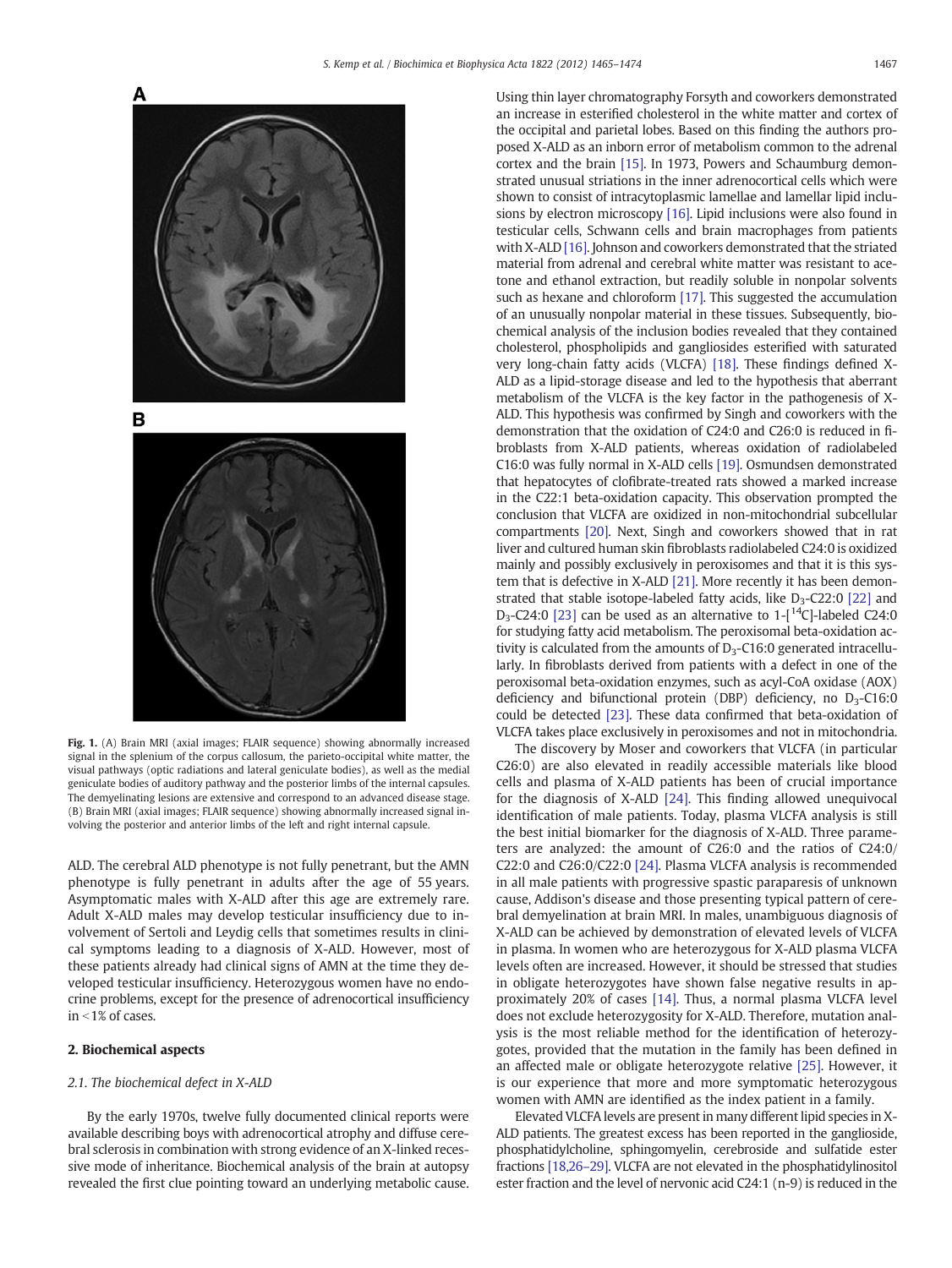brain sphingolipids of X-ALD patients [\[29\]](#page-7-0). Effects on protein acylation have also been reported. For example, the hydrophobic myelin proteolipid protein (PLP) contains covalently bound long-chain fatty acids (mainly C16:0, C16:1, C18:0 and C18:1) which are attached to intracellular cysteine residues via thioester linkages [\[30\].](#page-7-0) In X-ALD there is an increase in the amount of VLCFA bound to PLP [\[27\].](#page-7-0) Recently, combined liquid chromatography-tandem mass spectrometry showed that VLCFA are highly enriched in the lysophosphatidylcholine (lysoPC) fraction [\[31\],](#page-7-0) providing the basis for newborn screening for X-ALD [\[32\].](#page-7-0)

Reinecke and coworkers combined histopathological and biochemical analyses of the brain and demonstrated that VLCFA accumulate in morphological normal brain indicating that the biochemical abnormality precedes histopathological changes [\[33\]](#page-7-0). These data were confirmed by Theda and coworkers who found that in regions in which myelin was intact the phosphatidylcholine fraction showed the highest VLCFA excess (16-fold higher) which led these authors to conclude that the phosphatidylcholine abnormalities in X-ALD may well be a critical factor in the pathogenesis of the disease [\[28\]](#page-7-0). In 2005, Asheuer and coworkers demonstrated that brain VLCFA levels in normal appearing white matter correlate with the clinical phenotype [\[34\]](#page-7-0). In comparison with age-matched controls, C26:0 levels were increased 3-fold in CCALD patients, and 1.9-fold in AMN patients. Taken together, these results show that the accumulation in brain VLCFA levels precedes histopathological alterations and are an important factor in the development of cerebral disease.

#### 2.2. Toxicity of VLCFA

VLCFA are extremely hydrophobic and they have different physiological properties than long-chain fatty acids. The rate of desorption from biological membranes decreases exponentially with increasing chain length. The desorption of C26:0 from a phospholipid bilayer model membrane is 10,000 times slower than that of C16:0 and C18:0 fatty acids [\[35\].](#page-7-0) Microcalorimetric studies have shown that inclusion of C26:0 in a model membrane disrupts membrane structure [\[35\]](#page-7-0). This is in agreement with an earlier report that demonstrated an increased membrane microviscosity in erythrocytes isolated from patients with X-ALD [\[36\]](#page-7-0). Whitcomb and coworkers provided a more physiological demonstration that VLCFA affect membrane function by assessing the effect of VLCFA on ACTH-stimulated cortisol release in cultured human adrenocortical cells [\[37\].](#page-7-0) The addition VLCFA to the culture medium in concentrations equivalent to those in X-ALD plasma led to an increased microviscosity of adrenocortical cell membranes and a decreased ACTH-stimulated cortisol secretion. The authors concluded that the VLCFA excess altered the membrane structure and suppressed the availability of the ACTH receptor.

Hein and coworkers provided some insight into the cytotoxic effect of VLCFA on neural cells by studying the physiological consequences of VLCFA addition to cultures of oligodendrocytes, astrocytes and neurons that were isolated from rat brain [\[38\].](#page-7-0) Exposure of oligodendrocytes and astrocytes to 20 μM C22:0, C24:0 and C26:0 caused cell death within 24 h. In contrast, cell death was not seen when the cells were challenged with up to 100 μM C16:0. Challenging neural cells with VLCFA induced depolarization of mitochondria in situ and induced deregulation of intracellular calcium homeostasis. Interestingly, VLCFA were most toxic to the myelin-producing oligodendrocytes [\[38\].](#page-7-0) The authors did not find any evidence for the formation of reactive oxygen species (ROS). Based on the results obtained the authors concluded that VLCFA cause cell death by a combination of a disturbance in calcium homeostasis and mitochondrial dysfunction, but not primarily via ROS-production. It should be noted, however, that based on these results the involvement of ROS in X-ALD pathogenesis can not be excluded because: 1) the cells were exposed to VLCFA for a short time period, and 2) the cells used were derived from wild type rats. Fourcade and coworkers presented evidence of oxidative damage to proteins in the spinal cord of ABCD1 knockout mice at the age of 3.5 months [\[39\].](#page-7-0) This is long before the first neuropathological lesions in the spinal cord become apparent at around 16 months of age and the onset of clinical signs at 20 months of age [\[39,40\]](#page-7-0). Eichler and coworkers addressed the in vivo cytotoxic effect of VLCFA complexed to phospholipids by injecting lysophosphatidylcholine containing C24:0 (C24:0-lysoPC) to the cortex of wild type mice [\[41\].](#page-7-0) This resulted in microglial activation and apoptosis. Interestingly, C16:0-lysoPC injections did not cause these effects. This indicates a fatty acyl chain length dependent cytotoxicity and suggests that microglial apoptosis caused by toxic levels of VLCFA containing lysoPC may constitute an early pathogenic change in cerebral X-ALD.

### 2.3. VLCFA metabolism

Free fatty acids are in general metabolically inactive. They must be activated by thioesterification to their coenzyme-A form in order to become metabolically active. Based on the initial demonstration by Hashmi and coworkers that the activation of VLCFA to their respective CoA-esters is deficient in X-ALD fibroblasts [\[42\],](#page-7-0) it was anticipated that ALDP would have VLCFacyl-CoA synthetase activity. It therefore came as a surprise that when the ABCD1 gene was identified, its product (ALDP) was not a VLCFacyl-CoA synthetase, but a peroxisomal membrane protein belonging to the ATP-binding cassette (ABC) superfamily of transporters [\[43\].](#page-7-0) It has now been demonstrated that the fatty acid transport protein 4 (FATP4) encoded by the SLC27A4 gene is the fatty acyl-CoA synthetase that preferentially activates VLCFA to their CoA derivatives [\[44\].](#page-7-0) Compared to control cells, fibroblasts derived from FATP4-deficient mice had an 83% decrease in C24:0 activation. The peroxisomal C24:0 beta-oxidation capacity was reduced by 58% in  $FATP4^{-/-}$  cells, and the rates of incorporation of C24:0 into several lipids, including triacylglycerol, cholesterol esters, and major phospholipid species, was reduced by more than 50% [\[44\].](#page-7-0) FATP4 is present at multiple subcellular locations which include peroxisomes, mitochondria and endoplasmic reticulum. Thus, FATP4 appears to provide activated VLCFA for most major lipid catabolic and anabolic pathways.

The peroxisomal beta-oxidation machinery required for the oxidation of C26:0-CoA is completely normal in X-ALD patients. Based on complementation studies demonstrating that expression of normal ABCD1 cDNA in X-ALD patient fibroblasts restored VLCFA beta-oxidation [\[45\]](#page-7-0) and reduced VLCFA to normal levels [\[46\]](#page-7-0), it has long been hypothesized that ALDP transports VLCFA across the peroxisomal membrane. Yeast has proved to be a valuable model system in the search for the function of ALDP. Disruption of either Pxa1p or Pxa2p, which are the yeast orthologs of the human ABCD proteins, results in the deficient peroxisomal beta-oxidation [\[47\].](#page-7-0) The Pxa1p/Pxa2p heterodimer is involved in the transport of a spectrum of acyl-CoA esters across the peroxisomal membrane [\[48,49\]](#page-7-0). Expression of ALDP in the pxa1/pxa2Δ double mutant partially rescued the mutant phenotype which implies the involvement of ALDP in the transport of acyl-CoA esters across the peroxisomal membrane [\[49\].](#page-7-0) Subsequent studies using human X-ALD fibroblasts by Ofman and coworkers showed that a deficiency in ALDP indeed results in a strong elevation in the levels of C24:0-CoA and C26:0-CoA esters confirming a VLCFacyl-CoA transport deficiency in X-ALD [\[50\]](#page-7-0). These data establish that ALDP transports VLCFacyl-CoA into peroxisomes and that ALDP deficiency in X-ALD has two major effects: 1) it impairs peroxisomal VLCFA beta-oxidation and 2) it raises cytosolic VLCFacyl-CoA levels [\[50\]](#page-7-0). The elevated levels of VLCFacyl-CoA esters in the cytosol are substrate for further elongation to even longer fatty acids by ELOVL1, the human C26-specific elongase [\[50,51\]](#page-7-0).

#### 2.4. Origin of VLCFA

The VLCFA that accumulate in X-ALD are only partly absorbed from the diet [\[52\].](#page-8-0) Tsuji et al. demonstrated that the majority results from endogenous synthesis through elongation of long-chain fatty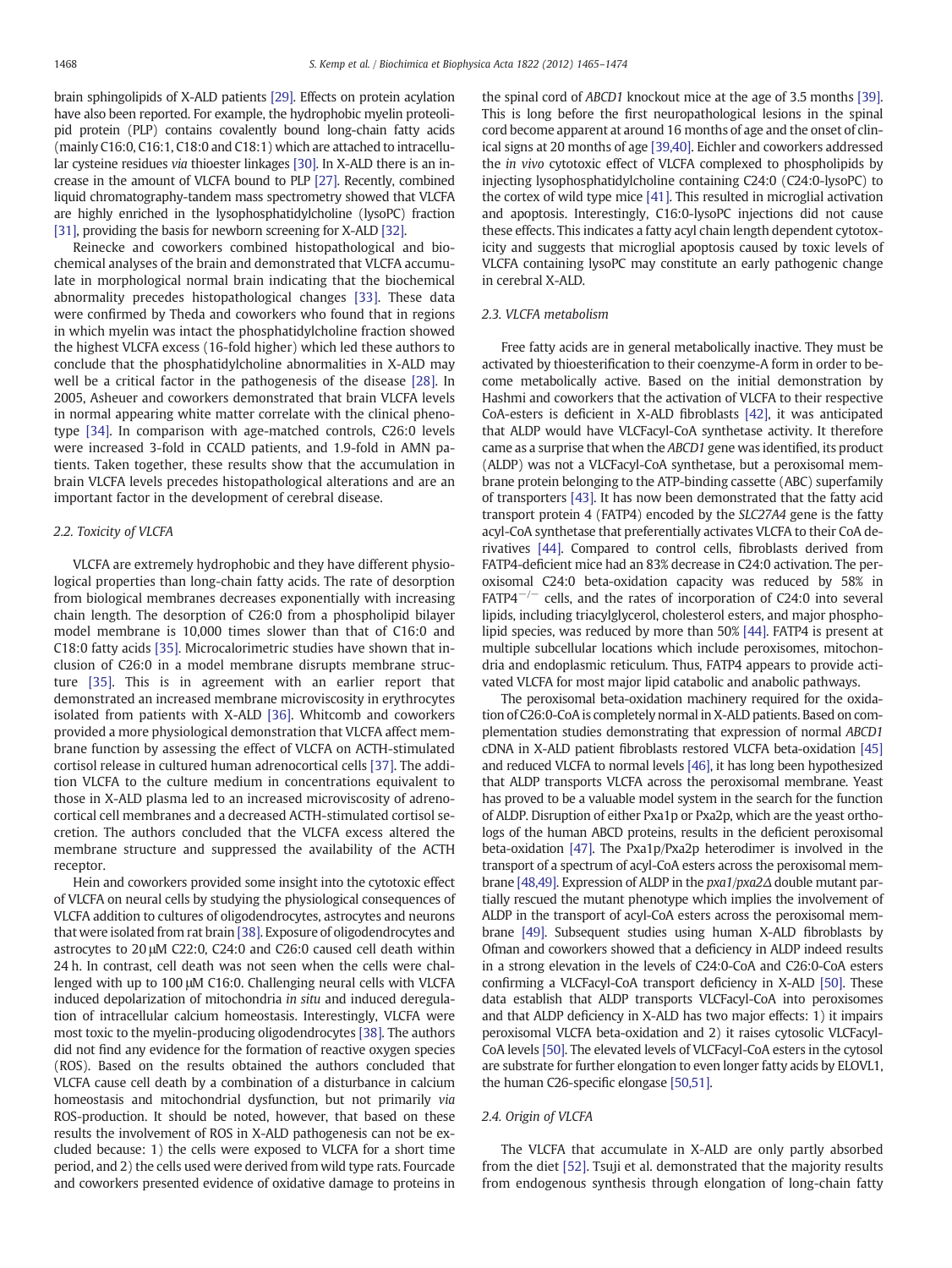acids [\[53\]](#page-8-0). This is in line with data by Rizzo et al. who found no differences in C26:0 levels of X-ALD fibroblasts cultured in lipid-free media or under standard tissue culture conditions [\[54\].](#page-8-0) In addition, dietary restriction of VLCFA did not lower plasma C26:0 levels in patients with X-ALD [\[55\].](#page-8-0) As a result of the impaired VLCFA degradation due to the deficient import of VLCFA-CoA into peroxisomes, the synthesis of VLCFA is enhanced in X-ALD [\[56\]](#page-8-0).

Fatty acids up to 16 carbon atoms in length are synthesized in the cytosol by the multifunctional protein fatty acid synthase (FAS) which utilizes acetyl-CoA, malonyl-CoA and NADPH to elongate fatty acids in two-carbon increments [\[57\].](#page-8-0) The synthesis of saturated VLCFA, monounsaturated VLCFA (MUFA) and polyunsaturated fatty acids (PUFA) takes place at the endoplasmic membrane [\[58\]](#page-8-0) by four distinct enzymes; elongation of very long chain fatty acids (ELOVL), 3-ketoacyl-CoA reductase (HSD17B12), 3-hydroxyacyl dehydratase (HACD3) and trans-2,3,-enoyl-CoA reductase (TECR). The initial condensation reaction that is catalyzed by the enzyme ELOVL is considered to be rate limiting [\[59\].](#page-8-0) While seven different ELOVL enzymes have been identified in mammals (designated ELOVL1-7) only a single enzyme has been identified so far for the subsequent reaction step [\[60\]](#page-8-0). Thus, substrate specificity for the elongation reaction is conferred by ELOVL. ELOVL1, ELOVL3, ELOVL4 and ELOVL6 are involved in the synthesis of saturated and monounsaturated fatty acids and ELOVL2, ELOVL4, ELOVL5 and ELOVL7 are essential for PUFA metabolism. It was recently demonstrated that the synthesis of C24:0 and C26:0 is carried out by the concerted action of ELOVL6 (C18:0–C22:0) and ELOVL1 (C24:0–C26:0) [\[50\]](#page-7-0) ([Fig. 2](#page-5-0)). Importantly, ELOVL1 knockdown reduces elongation of C22:0 to C26:0 and lowers C26:0 levels in X-ALD fibroblasts [\[50\]](#page-7-0). Further research is now warranted to investigate ELOVL1's therapeutic potential for X-ALD.

#### 3. Genetic aspects of X-ALD

The ABCD1 gene (GenBank accession number: NM\_000033) was identified by the use of positional cloning strategies [\[43\]](#page-7-0). The gene covers 19.9 kb, contains 10 exons and encodes a peroxisomal transmembrane protein of 745 amino acids with the general structure of an ATP-binding cassette (ABC) transporter [\[61\].](#page-8-0) All X-ALD patients have mutations within the ABCD1 gene, which confirmed that this is the genetic cause of X-ALD. The disorder is inherited in an X-linked manner. Hence, if a female is a carrier for X-ALD, 50% of her daughters will be heterozygous carriers for X-ALD and 50% of her sons will have X-ALD. All daughters of an affected male will be carriers but none of his sons will be affected. Wang and coworkers reported that among 489 X-ALD families tested at the Kennedy Krieger Institute, 4.1% of the patients were affected by a de novo mutation in the index case, which indicates that the mutation occurred in the germ line [\[62\]](#page-8-0). Less than 1% had evidence of gonadal or gonosomal mosaicism. The residual maternal risk for having additional ovi carrying the mutant allele, however, is at least 13%. Thus, there remains significant reproductive risk for transmission of the disease-causing allele to other offspring [\[62\]](#page-8-0).

#### 3.1. ABCD1 pseudogenes and mutation analysis

As mentioned previously, approximately 20% of obligate heterozygotes have normal plasma VLCFA levels. Therefore, mutational analysis is required for accurate identification of women at risk to be heterozygous for ABCD1 mutations and for effective mutational screening in affected families. However, special care must be taken for primer selection when the ABCD1 gene is sequenced because interchromosomal duplications of exons 7–10 to chromosomes 2q11, 10p11, 16p11 and 22q11 have occurred due to pericentromeric plasticity [\[63\].](#page-8-0) Comparative sequence analysis showed that the pseudogenes share 92–96% nucleotide identity with the ABCD1 gene. For conventional sequence analysis, ABCD1 gene-specific primers have been designed [\[25\].](#page-7-0) It should be stressed that the high degree of sequence identity between the ABCD1 locus and the pseudogenes may generate problems in "nextgeneration-sequencing" based on complications during sequence alignment of short fragments derived from the different autosomal pseudogenes and the ABCD1 gene. Consequently, mutations in ABCD1 might be overseen.

#### 3.2. The nature and frequency of ABCD1 mutations

Based on mutational analysis of the ABCD1 gene in X-ALD patients, 587 different mutations have been described up to now [\[64\]](#page-8-0) [\(http://](http://www.x-ald.nl) [www.x-ald.nl](http://www.x-ald.nl)). Of these mutations, 300 (51%) are missense mutations, 166 (28%) frame shift mutations, 68 (12%) nonsense mutations, 35 (6%) amino acid insertions/deletions and 18 (3%) larger deletions of one or more exons. It is described that 77% of all non-recurrent ABCD1 mutations result in the absence of ALDP ([http://www.x-ald.nl\)](http://www.x-ald.nl). This is, on the one hand, due to the fact that 50% of ABCD1 mutations, such as nonsense and frame shift mutations as well as larger deletions lead to a truncated protein. On the other hand, many missense mutations result in unstable protein; here the absence of ALDP might be a question of sensitivity of detection. In most cases, the absence of detectable ALDP was judged by using anti-ALDP immunofluorescence microscopy in cultured fibroblasts from patients. However, fibroblasts express relatively low levels of ABCD1 and thus, in some cases a partial reduction may lead to the complete disappearance of anti-ALDP immunofluorescence, while still being detectable by using the more sensitive western blot method. Indeed, Zhang and coworkers developed a method for accurate quantification of low amounts of ALDP and reinvestigated ALDP expression in cell lines that had been scored previously ALDP negative based on immunofluorescence [\[22\].](#page-7-0) This revealed that residual ALDP is detectable in all analyzed cell lines with a missense mutation, but the levels were often below the level of detection by immunofluorescence. Hence, ALDP could be detectable by immunohistochemistry when cell types with high ABCD1 expression level are used. Disease-associated missense mutations are not equally distributed over the protein. Analysis of the distribution of the 300 missense mutations reveals that there are two regions in which the majority of missense mutations are found. The first region is located in the transmembrane domain region between amino acids 83 and 344 and the second is located in the ATPbinding domain between amino acids 500 and 668. The N-terminal 73 amino acids and the C-terminal 50 amino acids are mostly spared from missense mutations. Thus, caution is warranted when interpreting missense mutations in this region. The mutation p.Asn13Thr, for example, has been shown to represent a polymorphism, as this mutation did not affect the ability to compensate for the lack of functional ALDP after transfection [\[65\]](#page-8-0).

#### 3.3. Genotype and phenotype in X-ALD

In other, non-peroxisomal ABC-transporters, like for example ABCB1 (Pgp/MDR1) or ABCA4 (ABCR), individual mutations can lead to residual transporter capacity and, as in the case of ABCA4, be associated with a later onset form of Stargardt disease [\[66\].](#page-8-0) There is no simple and general genotype–phenotype relation in X-ALD. Large deletions, nonsense mutations or frame shift mutations which result in the complete absence of a functional ALDP are found in patients covering the full spectrum of X-ALD phenotypes including very mild forms of late onset AMN. The best example for this is the most common ABCD1 mutation, a deletion of two base-pairs resulting in a frame shift (p.Gln472fsX83) leading to a truncated ALDP that lacks the ATP-binding domain and is thus nonfunctional. This micro-deletion has been identified in 81 out of 1234 analyzed ABCD1 genes and the affected patients presented with all different variants of X-ALD [\[67\].](#page-8-0) Another striking demonstration of the lack of a simple genotype–phenotype correlation is the presence of five different phenotypes in six male patients of a family with a destabilizing missense mutation, p.Pro484Arg [\[68\]](#page-8-0). These observations clearly demonstrate that the total lack of a functional ALDP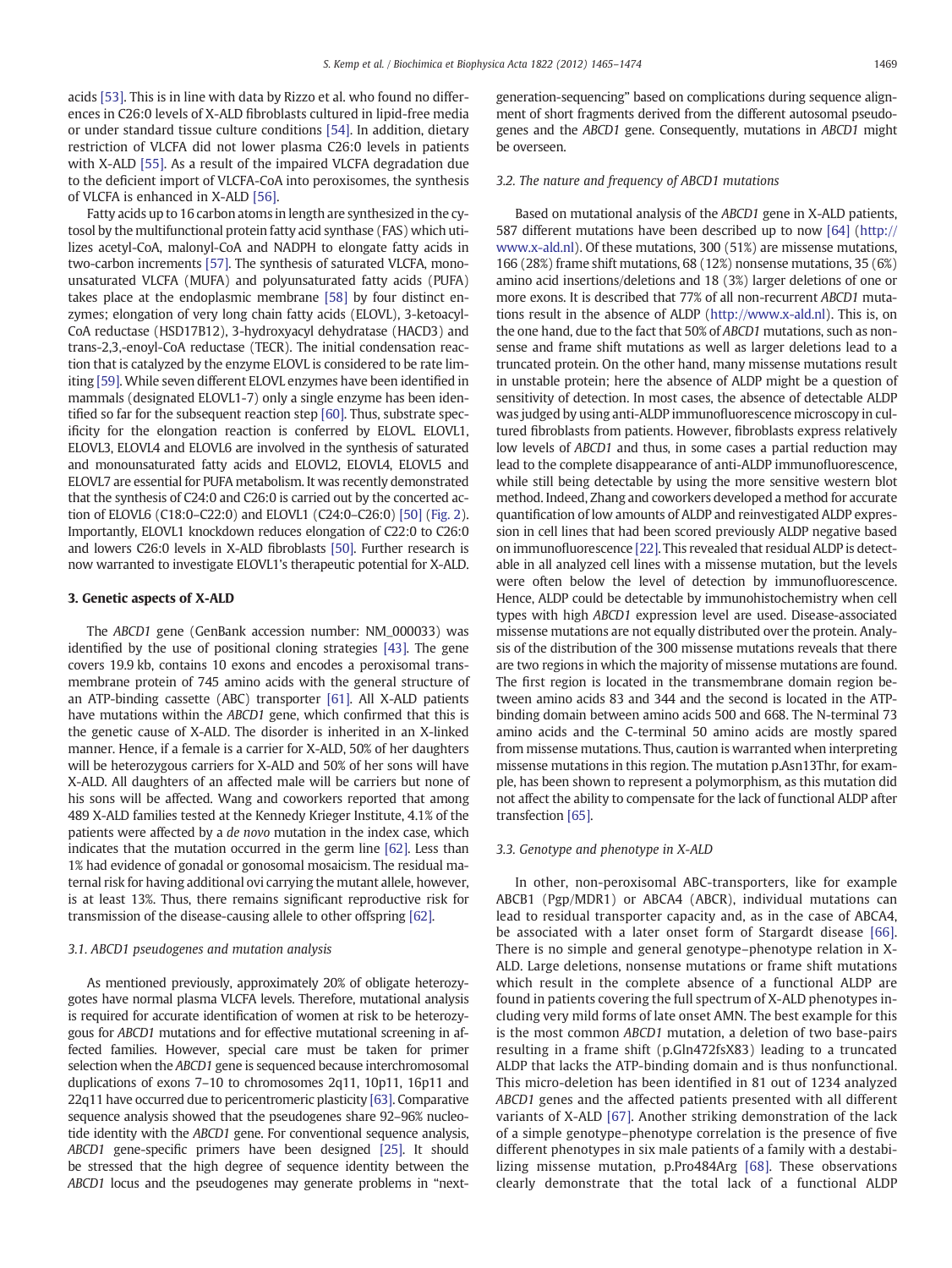<span id="page-5-0"></span>

Fig. 2. Very long-chain fatty acids (VLCFA) are synthesized through elongation of long-chain fatty acids. VLCFA synthesis involves the elongases ELOVL6 (C18:0–C22:0) and ELOVL1 (C24:0–C26:0). ALDP transports C24:0/C26:0-CoA across the peroxisomal membrane. A deficiency in ALDP impairs peroxisomal VLCFA beta-oxidation but also raises cytosolic levels of C24:0/C26:0-CoA which are substrate for further elongation by ELOVL1 (adapted from [\[51\]\)](#page-8-0).

transporter alone does not necessarily lead to the severe form of X-ALD. Thus, additional factors are required to initiate the inflammatory process. Head trauma has been described as one of several possible "environmental" risk factors able to trigger the rapidly progressive inflammatory demyelination in AMN patients [\[69\].](#page-8-0) However, this does not exclude that some mutations with residual transporter activity might exclusively lead to AMN, irrespective of other factors. For example, a Dutch kindred has been described in which all heterozygous females are asymptomatic and all X-ALD males are either still asymptomatic at old age or show mild phenotypes including gonadal insufficiency and AMN without cerebral involvement [\[64\]](#page-8-0). The affected members of this kindred carry a missense mutation p.Arg389His that results in stable ALDP correctly localized to peroxisomes. This mutation may thus represent such a rare variant of a genotype–phenotype relation.

#### 3.4. Genetic modifiers in X-ALD

Segregation analysis suggests that in addition to the disease causing ABCD1 mutations and environmental factors, other genetic autosomal inherited factors are involved in the clinical manifestation of X-ALD [\[70,70,71\].](#page-8-0) The demonstration that ALDP-related protein (ALDRP, ABCD2), the closest homolog of ALDP, has an overlapping function with ALDP [\[72\]](#page-8-0) suggested the ABCD2 gene as a putative X-ALD modifier gene. However, sequence and segregation analyses of the ABCD2 gene in a large X-ALD family with different phenotypes, as well as two independent association studies of polymorphisms and clinical phenotypes excluded ABCD2 as a major modifier locus in X-ALD [\[73,74\].](#page-8-0) Investigations of other candidate genes such as the HLA haplotype have shown conflicting results [\[75,76\]](#page-8-0), but these analyses may have been performed in underpowered sample collectives making a final conclusion uncertain. However, positive association studies with variants in genes involved in methionine metabolism [\[77,78\],](#page-8-0) and SOD2 [\[79\],](#page-8-0) or altered gene expression of Bubblegum (a member of the VLCFacyl-CoA synthetase family) [\[34\],](#page-7-0) and ABCD4 (PMP69/P70R, another half ABC-transporter with high homology to ALDP) [\[34\],](#page-7-0) might indicate their involvement in the pathology of X-ALD. Also, detailed investigations of the CD1 gene cluster involving 23 carefully selected tag-SNPs within this gene region in 87 childhood cerebral ALD and 52 pure-AMN patients (defined as older than 45 years and without cerebral involvement) identified one SNP, rs973742, located 4 kb downstream from the CD1D gene. The minor allele was significantly more frequent in pure-AMN patients ( $\chi^2$  = 7.6; P = 0.006). However, this association was no longer statistically significant after Bonferroni correction for multiple testing [\[80\]](#page-8-0). This is a general problem associated with rare diseases in which the sample size is relatively small, but nevertheless it likely provides evidence for a possible involvement in the molecular mechanism of X-ALD. ELOVL1 is another candidate modifier gene based on its important function in VLCFA synthesis [\[50\]](#page-7-0). Interestingly, a SNP has been identified in the promoter region of the ELOVL1 (Kemp and Aubourg, unpublished observations). The functional effect of this SNP is under investigation. In summary, it seems unlikely that there is a single modifier locus that allows the prediction of the future phenotypic outcome for a presymptomatic X-ALD patient. The data currently available point to the existence of many rare genetic variant interactions that affect the clinical manifestations in X-ALD patients. This is the experience that is observed in many multifactorial diseases [\[81\]](#page-8-0).

#### 3.5. Prenatal diagnosis

Prenatal diagnosis to detect a possible affected male fetus can be offered to women whose heterozygous status has been clearly confirmed by genetic analysis of the ABCD1 gene. In some countries, noninvasive prenatal determination of fetal sex using cell-free fetal DNA present in maternal blood may be performed at 7 weeks of pregnancy. It relies upon the detection of Y chromosome sequences by PCR techniques [\[82\].](#page-8-0) If the fetus is a male, ABCD1 mutational analysis can be performed on a fresh chorionic villus sample (CVS) at 11–13 weeks of pregnancy. Alternatively, the determination of fetal sex can be performed by conventional cytogenetic techniques on a CVS sample at 11–13 weeks of pregnancy and then ABCD1 mutational analysis performed if the fetus is a male. Mutation analysis takes a few days. Prenatal diagnosis can also be done on amniotic cells at 15–18 weeks of gestation. This approach, however, requires at least an additional 2–3 weeks of amniotic cell culture in order to generate enough cell material for molecular analysis. In case the ABCD1 mutation has not yet been identified in the family, but the heterozygous status of the female has been clearly established biochemically by the demonstration of increased VLCFA levels in her plasma, prenatal diagnosis of a male fetus has to be done by the measurement of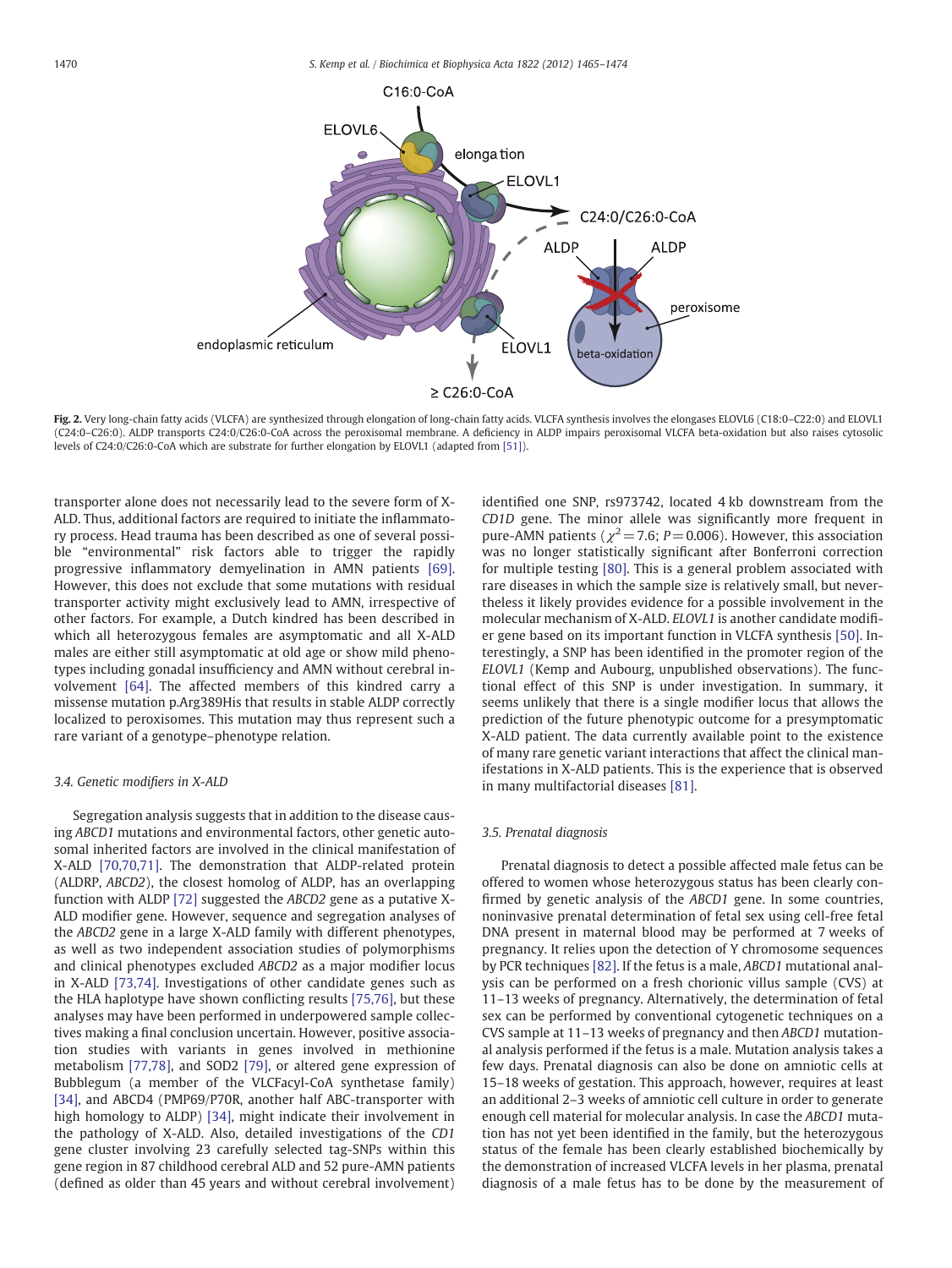VLCFA levels in cultured CVS cells or amniotic cells. Preimplantation genetic diagnosis can also be offered in some countries for selected cases. Usually this is done when a heterozygous female has had at least two prenatal diagnoses leading to pregnancy interruption because the fetus was an X-ALD male. A significant number of heterozygous women develop AMN in adulthood and prenatal diagnosis of a female fetus to establish whether the fetus has X-ALD may be offered on an individual basis. This situation occurs more and more frequently when either the father or the pregnant mother has severe AMN.

#### 4. Pathophysiology of X-ALD

### 4.1. AMN

AMN, the most frequent phenotype of X-ALD, is nearly completely penetrant in adult males and affects 65% of heterozygous women by the age of 60 years (Engelen et al., manuscript in preparation). The Abcd1 knockout mouse develops a phenotype that resembles AMN at 18–20 months of age, but no cerebral demyelination [\[40\]](#page-7-0). The neuropathological hallmark of AMN is an axonopathy with microgliosis but without significant myelin changes [\[83\]](#page-8-0). In the CNS, ALDP is mostly expressed in oligodendrocytes, microglia, astrocytes and endothelial cells [\[84\],](#page-8-0) but not in most neurons with the exception of hypothalamus, basal nucleus of Meynert, periaqueductal gray matter and in the locus coeruleus [\[85\]](#page-8-0). A direct role for oligodendrocytes to sustain axonal function is supported by the observation that mice lacking 2′,3′-cyclic nucleotide phosphodiesterase (CNPase) or proteolipid protein (PLP) display axonal dysfunction without demyelination in the spinal cord and brain [\[86,87\]](#page-8-0). It is therefore possible that the primary consequence of the loss of ALDP function in oligodendrocytes triggers progressive axonal damage without significant demyelination. Confirmation that this hypothesis is correct would require the targeted inactivation of the Abcd1 gene specifically in mouse oligodendrocytes and follow up to evaluate whether these mice indeed develop the AMN-like phenotype. In X-ALD patients, this degenerative process, however, is very slow and takes decades to finally result in clinical symptoms of AMN. Interestingly, Abcd1 knockout mice display oxidative damage to proteins in the spinal cord already at the age of 3 months [\[39\]](#page-7-0), long before the first neuropathological lesions in the spinal cord at around 16 months of age and clinical signs at 20 months of age [\[40\]](#page-7-0). Loss of function of ALDP and possibly the accumulation of VLCFA result in oxidative stress in oligodendrocytes. This oxidative stress and/or antioxidant defense impairment in oligodendrocytes could be the major factor that initiates axonal damage in X-ALD. This notion is supported by the observation that antioxidants reduce markers for oxidative stress and axonal degeneration in the spinal cord of Abcd1 knockout mice [\[88\].](#page-8-0) Yet, recent transcriptomic analysis highlighted other pathways that are dysregulated in Abcd1 knockout mice, including oxidative phosphorylation, adipocytokine and insulin signaling pathways, protein synthesis and turnover, NFkappa B mediated pro-inflammatory response, inflammatory response related to TGF beta, and the Toll-like receptor pathway [\[89\].](#page-8-0) Consistent with the microgliosis observed at the neuropathological level, these data suggest that a pro-inflammatory status is also present in AMN.

#### 4.2. Cerebral demyelination

Not all X-ALD males develop cerebral demyelination with severe neuroinflammation. Because of the absence of general genotype–phenotype correlation in X-ALD, it is likely that a combination of genetic, epigenetic and environmental factors play an essential role as triggers for the development of cerebral ALD. This is supported by the development of different clinical phenotypes in monozygotic twins [\[90,91\]](#page-8-0) and the observation that moderate head trauma can initiate cerebral demyelination in AMN patients [\[69\]](#page-8-0). Even though there is no correlation between the levels of VLCFA in plasma or fibroblasts and the X-ALD phenotype, VLCFA are highly elevated in myelinspecific lipid species [\[18,26](#page-7-0)–29]. These VLCFA-enriched complex lipids could be a key factor that contributes to the initiation of myelin instability and then cerebral demyelination. Indeed, VLCFA levels are higher in the normal appearing white matter of patients with cerebral ALD than in the normal white matter of AMN patients [\[34\].](#page-7-0) In line with this, oligodendrocytes derived from induced pluripotent stem cells from a patient with cerebral ALD accumulated more VLCFA than those derived from an AMN patient [\[92\].](#page-8-0) The synthesis of VLCFA (C26:0) is enhanced in X-ALD [\[56\]](#page-8-0) and it requires the elongases ELOVL6 and ELOVL1 [\[50,51\]](#page-7-0). Genetic polymorphism in these elongases may affect the further elongation of C26:0 acyl-CoA esters into even longer fatty acids that would result in more sustained myelin sheath instability. It has been hypothesized that secondary peroxisomal dysfunction may contribute to cerebral demyelination and even neuroinflammation in X-ALD [\[93\]](#page-8-0). This hypothesis is based on the observation that mice lacking functional peroxisomes in oligodendrocytes initially show normal myelination, but develop axonal swelling followed by cerebral demyelination and infiltration of inflammatory T cells [\[94\]](#page-8-0).

Plasmalogens are reduced in the brain lesions of cerebral ALD patients [\[95\].](#page-8-0) A decrease in plasmalogen levels could alter the transport of cholesterol which is an essential component of the myelin sheath [\[96\],](#page-8-0) it could increase the oxidation of cholesterol in phospholipid bilayers [\[97\]](#page-8-0) which in turn may result in cytotoxic, oxidative and inflammatory activities [\[98\]](#page-8-0) and increased oxidative stress in glial cells [\[99\]](#page-8-0).

As mentioned before, a pro-inflammatory status is present in Abcd1 knockout mice that do not develop cerebral demyelination. Polymorphisms in genes involved in the different pathways that promote or counteract this pro-inflammatory stage may also play an important role in advancing or preventing the transition from a proinflammatory to a full-blown neuroinflammatory stage. The accumulation of T and B lymphocytes beyond the actively demyelinating lesions in the brain are strongly suggestive of an immune attack [\[100\].](#page-8-0) Candidate antigens include VLCFA-enriched complex lipids that are recognized by the CD1 molecules that play a major role in MHCunrestricted lipid antigen presentation. The presence of these lipid antigens, does not exclude the participation of protein antigens as the cause of the immune attack in X-ALD.

It is also likely that microglia with normal ALDP function play a significant role in halting the initiation and progression of cerebral demyelination with neuroinflammation. This is strongly supported by the fact that both allogeneic hematopoietic stem cell (HSC) transplantation and autologous HSC gene therapy are very effective in arresting and even reversing neuroinflammatory cerebral ALD, provided that the procedure is performed at an early stage [\[101,102\]](#page-8-0).

For the majority of X-ALD patients, including males and females with AMN, as well as males with too advanced cerebral demyelinating disease for allogeneic HSC transplantation to be effective, treatment options are very limited and mostly symptomatic [\[103\].](#page-9-0) Research targeted at understanding the pathophysiology observed in the X-ALD mouse has resulted in novel therapeutic strategies that could potentially halt or slow down the neuroinflammation process and/or axonal degeneration [\[104\].](#page-9-0) More basic research is however crucial to create a clear picture of the various pathophysiological aspects of X-ALD. In this respect, the absence of a relevant X-ALD mouse model that develops cerebral demyelination with neuroinflammation is a major limitation in deciphering the mechanism underlying the onset of cerebral inflammatory demyelination in X-ALD.

#### Acknowledgements

We thank Dr Sonja Forss-Petter and Dr Marc Engelen for critical comments on the manuscript. This work was supported by grants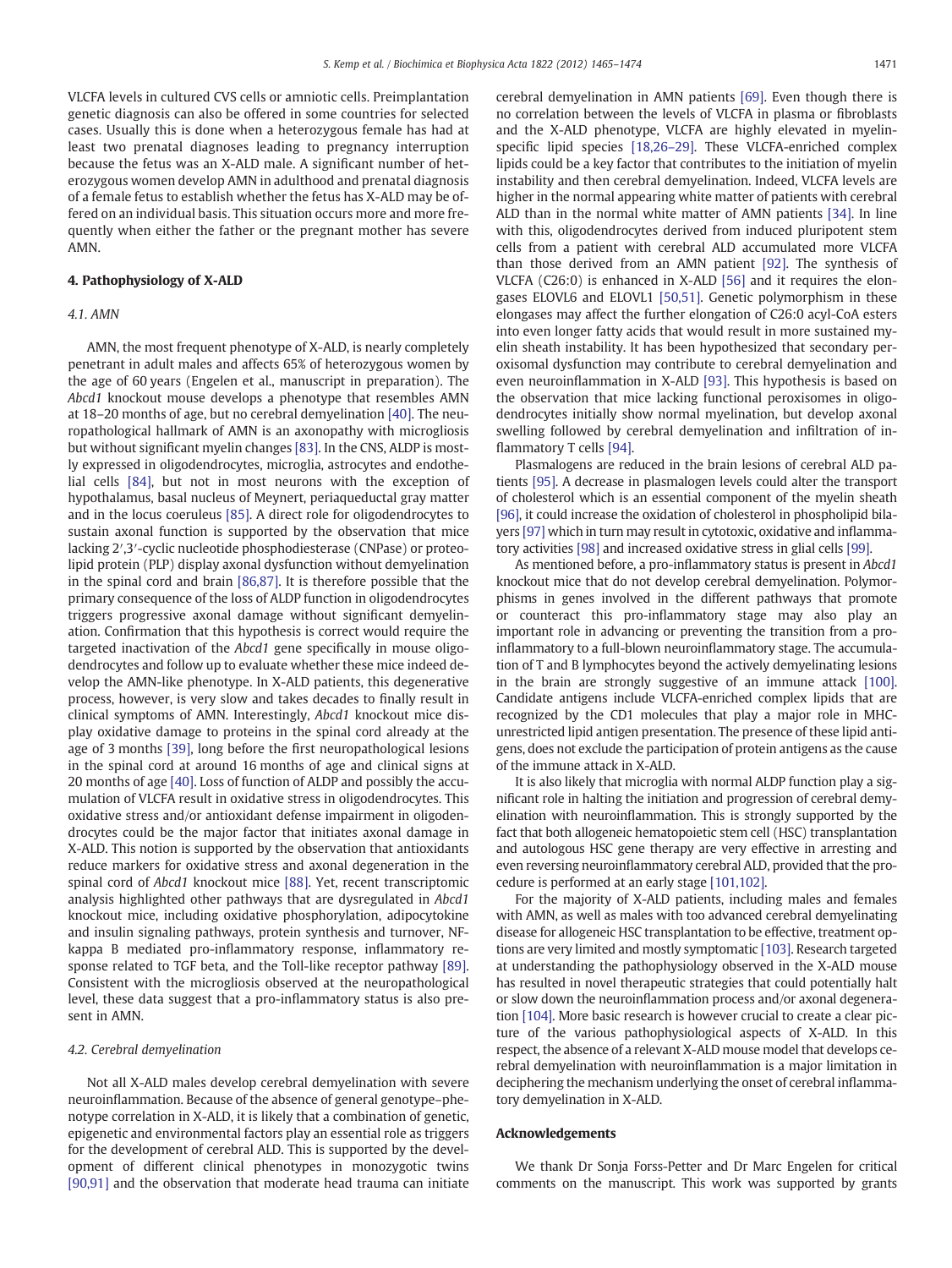<span id="page-7-0"></span>from the Netherlands Organization for Scientific Research (91786328 to S.K.), the Vienna Science and Technology Fund (WWTF-project LS154 to J.B.), INSERM (to P.A.) and the European Union Framework Programme 7 (LEUKOTREAT 241622) (to S.K./J.B./P.A.).

#### References

- [1] P. Aubourg, X-linked adrenoleukodystrophy, in: P.J. Vinken, C.W. Bruyn, H.W. Moser (Eds.), Handbook of Clinical Neurology, vol. 66, Elsevier, Amsterdam, 1996, pp. 447–483.
- [2] H.W. Moser, A. Mahmood, G.V. Raymond, X-linked adrenoleukodystrophy, Nat. Clin. Pract. Neurol. 3 (2007) 140–151.
- [3] B.M. van Geel, L. Bezman, D.J. Loes, H.W. Moser, G.V. Raymond, Evolution of phenotypes in adult male patients with X-linked adrenoleukodystrophy, Ann. Neurol. 49 (2001) 186–194.
- [4] V. Chaudhry, H.W. Moser, D.R. Cornblath, Nerve conduction studies in adrenomyeloneuropathy, J. Neurol. Neurosurg. Psychiatry 61 (1996) 181–185.
- [5] B.P. O'Neill, H.W. Moser, K.M. Saxena, L.C. Marmion, Adrenoleukodystrophy: clinical and biochemical manifestations in carriers, Neurology 34 (1984) 798–801.
- [6] C. Teriitehau, C. Adamsbaum, V. Merzoug, G. Kalifa, A. Tourbah, P. Aubourg, Subtle brain abnormalities in adrenomyeloneuropathy, J. Radiol. 88 (2007) 957–961.
- [7] E. Ratai, T. Kok, C. Wiggins, G. Wiggins, E. Grant, B. Gagoski, G. O'Neill, E. Adalsteinsson, F. Eichler, Seven-Tesla proton magnetic resonance spectroscopic imaging in adult X-linked adrenoleukodystrophy, Arch. Neurol. 65 (2008) 1488–1494.
- [8] P. Dubey, A. Fatemi, H. Huang, L. Nagae-Poetscher, S. Wakana, P.B. Barker, Z.P. van, H.W. Moser, S. Mori, G.V. Raymond, Diffusion tensor-based imaging reveals occult abnormalities in adrenomyeloneuropathy, Ann. Neurol. 58 (2005) 758–766.
- [9] A. Fatemi, S.A. Smith, P. Dubey, K.M. Zackowski, A.J. Bastian, P.C. van Zijl, H.W. Moser, G.V. Raymond, X. Golay, Magnetization transfer MRI demonstrates spinal cord abnormalities in adrenomyeloneuropathy, Neurology 64 (2005) 1739–1745.
- [10] S.A. Smith, X. Golay, A. Fatemi, A. Mahmood, G.V. Raymond, H.W. Moser, P.C. van Zijl, G.J. Stanisz, Quantitative magnetization transfer characteristics of the human cervical spinal cord in vivo: application to adrenomyeloneuropathy, Magn. Reson. Med. 61 (2009) 22–27.
- [11] H. Matsumoto, R. Hanajima, Y. Terao, M. Hamada, A. Yugeta, Y. Shirota, K. Yuasa, F. Sato, T. Matsukawa, Y. Takahashi, J. Goto, S. Tsuji, Y. Ugawa, Efferent and afferent evoked potentials in patients with adrenomyeloneuropathy, Clin. Neurol. Neurosurg. 112 (2010) 131–136.
- [12] D.J. Loes, S. Hite, H. Moser, A.E. Stillman, E. Shapiro, L. Lockman, R.E. Latchaw, W. Krivit, Adrenoleukodystrophy: a scoring method for brain MR observations, AJNR Am. J. Neuroradiol. 15 (1994) 1761–1766.
- [13] E.R. Melhem, P.B. Barker, G.V. Raymond, H.W. Moser, X-linked adrenoleukodystrophy in children: review of genetic, clinical, and MR imaging characteristics, AJR Am. J. Roentgenol. 173 (1999) 1575–1581.
- [14] H.W. Moser, K.D. Smith, P.A. Watkins, J. Powers, A.B. Moser, X-linked adrenoleukodystrophy, in: C.R. Scriver, A.L. Beaudet, W.S. Sly, D. Valle (Eds.), The Metabolic and Molecular Bases of Inherited Disease, McGraw Hill, New York, 2001, pp. 3257–3301.
- [15] C.C. Forsyth, M. Forbes, J.N. Cumings, Adrenocortical atrophy and diffuse cerebral sclerosis, Arch. Dis. Child. 46 (1971) 273–284.
- [16] J.M. Powers, H.H. Schaumburg, Adreno-leukodystrophy (sex-linked Schilder's disease). A pathogenetic hypothesis based on ultrastructural lesions in adrenal cortex, peripheral nerve and testis, Am. J. Pathol. 76 (1974) 481–491.
- [17] A.B. Johnson, H.H. Schaumburg, J.M. Powers, Histochemical characteristics of the striated inclusions of adrenoleukodystrophy, J. Histochem. Cytochem. 24 (1976) 725–730.
- [18] M. Igarashi, H.H. Schaumburg, J. Powers, Y. Kishmoto, E. Kolodny, K. Suzuki, Fatty acid abnormality in adrenoleukodystrophy, J. Neurochem. 26 (1976) 851–860.
- [19] I. Singh, H.W. Moser, A.B. Moser, Y. Kishimoto, Adrenoleukodystrophy: impaired oxidation of long chain fatty acids in cultured skin fibroblasts an adrenal cortex, Biochem. Biophys. Res. Commun. 102 (1981) 1223–1229.
- [20] H. Osmundsen, Peroxisomal beta-oxidation of long fatty acids: effects of high fat diets, Ann. N. Y. Acad. Sci. 386 (1982) 13–29.
- [21] I. Singh, A.E. Moser, S. Goldfischer, H.W. Moser, Lignoceric acid is oxidized in the peroxisome: implications for the Zellweger cerebro-hepato-renal syndrome and adrenoleukodystrophy, Proc. Natl. Acad. Sci. U. S. A. 81 (1984) 4203–4207.
- [22] X. Zhang, L.C. De Marcos, N. Schutte-Lensink, R. Ofman, R.J. Wanders, S.A. Baldwin, A. Baker, S. Kemp, F.L. Theodoulou, Conservation of targeting but divergence in function and quality control of peroxisomal ABC transporters: an analysis using cross-kingdom expression, Biochem. J. 436 (2011) 547–557.
- [23] S. Kemp, F. Valianpour, P.A. Mooyer, W. Kulik, R.J. Wanders, Method for measurement of peroxisomal very-long-chain fatty acid {beta}-oxidation in human skin fibroblasts using stable-isotope-labeled tetracosanoic acid, Clin. Chem. 50 (2004) 1824–1826.
- [24] H.W. Moser, A.B. Moser, K.K. Frayer, W. Chen, J.D. Schulman, B.P. O'Neill, Y. Kishimoto, Adrenoleukodystrophy: increased plasma content of saturated very long chain fatty acids, Neurology 31 (1981) 1241–1249.
- [25] C.D. Boehm, G.R. Cutting, M.B. Lachtermacher, H.W. Moser, S.S. Chong, Accurate DNA-based diagnostic and carrier testing for X-linked adrenoleukodystrophy, Mol. Genet. Metab. 66 (1999) 128–136.
- [26] M. Garashi, D. Belchis, K. Suzuki, Brain gangliosides in adrenoleukodystrophy, J. Neurochem. 27 (1976) 327–328.
- [27] O.A. Bizzozero, G. Zuniga, M.B. Lees, Fatty acid composition of human myelin proteolipid protein in peroxisomal disorders, J. Neurochem. 56 (1991) 872–878.
- [28] C. Theda, A.B. Moser, J.M. Powers, H.W. Moser, Phospholipids in X-linked adrenoleukodystrophy white matter: fatty acid abnormalities before the onset of demyelination, J. Neurol. Sci. 110 (1992) 195–204.
- [29] R. Wilson, J.R. Sargent, Lipid and fatty acid composition of brain tissue from adrenoleukodystrophy patients, J. Neurochem. 61 (1993) 290–297.
- [30] O.A. Bizzozero, L.K. Good, J.E. Evans, Cysteine-108 is an acylation site in myelin proteolipid protein, Biochem. Biophys. Res. Commun. 170 (1990) 375–382.
- [31] W.C. Hubbard, A.B. Moser, S. Tortorelli, A. Liu, D. Jones, H. Moser, Combined liquid chromatography-tandem mass spectrometry as an analytical method for high throughput screening for X-linked adrenoleukodystrophy and other peroxisomal disorders: preliminary findings, Mol. Genet. Metab. 89 (2006) 185–187.
- [32] W.C. Hubbard, A.B. Moser, A.C. Liu, R.O. Jones, S.J. Steinberg, F. Lorey, S.R. Panny, R.F. Vogt Jr., D. Macaya, C.T. Turgeon, S. Tortorelli, G.V. Raymond, Newborn screening for X-linked adrenoleukodystrophy (X-ALD): validation of a combined liquid chromatography-tandem mass spectrometric (LC–MS/MS) method, Mol. Genet. Metab. 97 (2009) 212–220.
- [33] C.J. Reinecke, D.P. Knoll, P.J. Pretorius, H.S. Steyn, R.H. Simpson, The correlation between biochemical and histopathological findings in adrenoleukodystrophy, J. Neurol. Sci. 70 (1985) 21–38.
- [34] M. Asheuer, I. Bieche, I. Laurendeau, A. Moser, B. Hainque, M. Vidaud, P. Aubourg, Decreased expression of ABCD4 and BG1 genes early in the pathogenesis of X-linked adrenoleukodystrophy, Hum. Mol. Genet. 14 (2005) 1293–1303.
- [35] J.K. Ho, H. Moser, Y. Kishimoto, J.A. Hamilton, Interactions of a very long chain fatty acid with model membranes and serum albumin. Implications for the pathogenesis of adrenoleukodystrophy, J. Clin. Invest. 96 (1995) 1455–1463.
- [36] R.A. Knazek, W.B. Rizzo, J.D. Schulman, J.R. Dave, Membrane microviscosity is increased in the erythrocytes of patients with adrenoleukodystrophy and adrenomyeloneuropathy, J. Clin. Invest. 72 (1983) 245–248.
- [37] R.W. Whitcomb, W.M. Linehan, R.A. Knazek, Effects of long-chain, saturated fatty acids on membrane microviscosity and adrenocorticotropin responsiveness of human adrenocortical cells in vitro, J. Clin. Invest. 81 (1988) 185–188.
- [38] S. Hein, P. Schonfeld, S. Kahlert, G. Reiser, Toxic effects of X-linked adrenoleukodystrophy-associated, very long chain fatty acids on glial cells and neurons from rat hippocampus in culture, Hum. Mol. Genet. 17 (2008) 1750–1761.
- [39] S. Fourcade, J. Lopez-Erauskin, J. Galino, C. Duval, A. Naudi, M. Jove, S. Kemp, F. Villarroya, I. Ferrer, R. Pamplona, M. Portero-Otin, A. Pujol, Early oxidative damage underlying neurodegeneration in X-adrenoleukodystrophy, Hum. Mol. Genet. 17 (2008) 1762–1773.
- [40] A. Pujol, C. Hindelang, N. Callizot, U. Bartsch, M. Schachner, J.L. Mandel, Late onset neurological phenotype of the X-ALD gene inactivation in mice: a mouse model for adrenomyeloneuropathy, Hum. Mol. Genet. 11 (2002) 499–505.
- [41] F.S. Eichler, J.Q. Ren, M. Cossoy, A.M. Rietsch, S. Nagpal, A.B. Moser, M.P. Frosch, R.M. Ransohoff, Is microglial apoptosis an early pathogenic change in cerebral X-linked adrenoleukodystrophy? Ann. Neurol. 63 (2008) 729–742.
- [42] M. Hashmi, W. Stanley, I. Singh, Lignoceroyl-CoASH ligase: enzyme defect in fatty acid beta-oxidation system in X-linked childhood adrenoleukodystrophy, FEBS Lett. 196 (1986) 247–250.
- [43] J. Mosser, A.M. Douar, C.O. Sarde, P. Kioschis, R. Feil, H. Moser, A.M. Poustka, J.L. Mandel, P. Aubourg, Putative X-linked adrenoleukodystrophy gene shares unexpected homology with ABC transporters, Nature 361 (1993) 726-730.
- [44] Z. Jia, C.L. Moulson, Z. Pei, J.H. Miner, P.A. Watkins, Fatty acid transport protein 4 is the principal very long chain fatty acyl-CoA synthetase in skin fibroblasts, J. Biol. Chem. 282 (2007) 20573–20583.
- [45] N. Shinnoh, T. Yamada, T. Yoshimura, H. Furuya, Y. Yoshida, Y. Suzuki, N. Shimozawa, T. Orii, T. Kobayashi, Adrenoleukodystrophy: the restoration of peroxisomal beta-oxidation by transfection of normal cDNA, Biochem. Biophys. Res. Commun. 210 (1995) 830–836.
- [46] N. Cartier, J. Lopez, P. Moullier, F. Rocchiccioli, M.O. Rolland, P. Jorge, J. Mosser, J.L. Mandel, P.F. Bougneres, O. Danos, P. Aubourg, Retroviral-mediated gene transfer corrects very-long-chain fatty acid metabolism in adrenoleukodystrophy fibroblasts, Proc. Natl. Acad. Sci. U. S. A. 92 (1995) 1674–1678.
- [47] E.H. Hettema, C.W. van Roermund, B. Distel, M. van Den Berg, C. Vilela, C. Rodrigues-Pousada, R.J. Wanders, H.F. Tabak, The ABC transporter proteins Pat1 and Pat2 are required for import of long-chain fatty acids into peroxisomes of Saccharomyces cerevisiae, EMBO J. 15 (1996) 3813–3822.
- [48] N. Verleur, E.H. Hettema, C.W. van Roermund, H.F. Tabak, R.J. Wanders, Transport of activated fatty acids by the peroxisomal ATP-binding-cassette transporter Pxa2 in a semi-intact yeast cell system, Eur. J. Biochem. 249 (1997) 657–661.
- [49] C.W.T. van Roermund, W.F. Visser, L. IJlst, A. van Cruchten, M. Boek, W. Kulik, H.R. Waterham, R.J.A. Wanders, The human peroxisomal ABC half transporter ALDP functions as a homodimer and accepts acyl-CoA esters, FASEB J. 22 (2008) 4201–4208.
- [50] R. Ofman, I.M. Dijkstra, C.W. van Roermund, N. Burger, M. Turkenburg, A. van Cruchten, C.E. van Engen, R.J. Wanders, S. Kemp, The role of ELOVL1 in very long-chain fatty acid homeostasis and X-linked adrenoleukodystrophy, EMBO Mol. Med. 2 (2010) 90–97.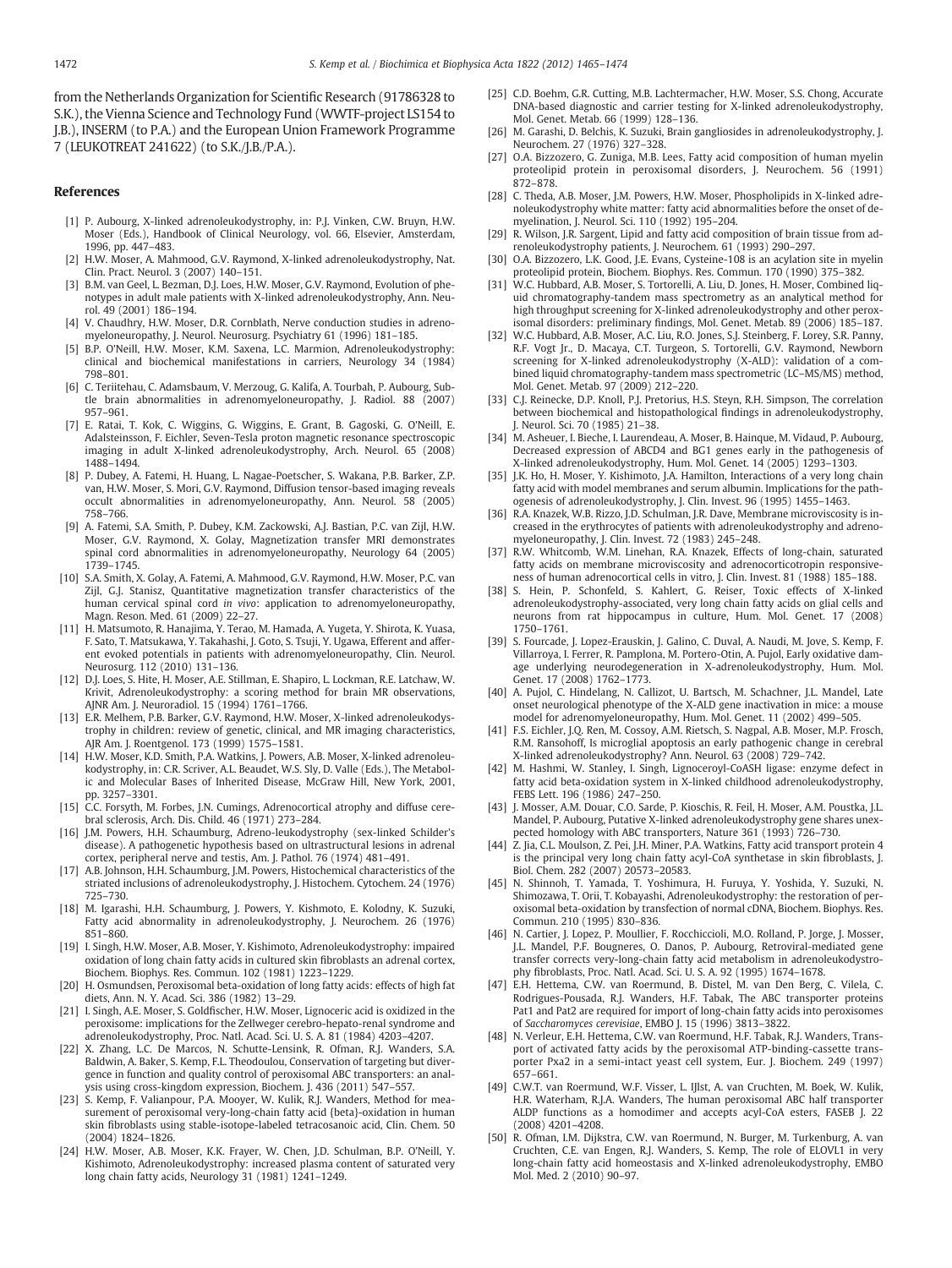- <span id="page-8-0"></span>[51] S. Kemp, R. Wanders, Biochemical aspects of X-linked adrenoleukodystrophy, Brain Pathol. 20 (2010) 831–837.
- [52] Y. Kishimoto, H.W. Moser, N. Kawamura, M. Platt, S.L. Pallante, C. Fenselau, Adrenoleukodystrophy: evidence that abnormal very long chain fatty acids of brain cholesterol esters are of exogenous origin, Biochem. Biophys. Res. Commun. 96 (1980) 69–76.
- [53] S. Tsuji, T. Sano, T. Ariga, T. Miyatake, Increased synthesis of hexacosanoic acid (C26:0) by cultured skin fibroblasts from patients with adrenoleukodystrophy (ALD) and adrenomyeloneuropathy (AMN), J. Biochem. 90 (1981) 1233–1236 (Tokyo).
- [54] W.B. Rizzo, J. Avigan, J. Chemke, J.D. Schulman, Adrenoleukodystrophy: very long-chain fatty acid metabolism in fibroblasts, Neurology 34 (1984) 163–169.
- [55] F.R. Brown, M.A. Van Duyn, A.B. Moser, J.D. Schulman, W.B. Rizzo, R.D. Snyder, J.V. Murphy, S. Kamoshita, C.J. Migeon, H.W. Moser, Adrenoleukodystrophy: effects of dietary restriction of very long chain fatty acids and of administration of carnitine and clofibrate on clinical status and plasma fatty acids, Johns. Hopkins. Med. J. 151 (1982) 164–172.
- [56] S. Kemp, F. Valianpour, S. Denis, R. Ofman, R.J. Sanders, P. Mooyer, P.G. Barth, R.J.A. Wanders, Elongation of very long-chain fatty acids is enhanced in X-linked adrenoleukodystrophy, Mol. Genet. Metab. 84 (2005) 144–151.
- [57] S.J. Wakil, Fatty acid synthase, a proficient multifunctional enzyme, Biochemistry 28 (1989) 4523–4530.
- [58] P. Osei, S.K. Suneja, J.C. Laguna, M.N. Nagi, L. Cook, M.R. Prasad, D.L. Cinti, Topography of rat hepatic microsomal enzymatic components of the fatty acid chain elongation system, J. Biol. Chem. 264 (1989) 6844–6849.
- [59] D.L. Cinti, L. Cook, M.N. Nagi, S.K. Suneja, The fatty acid chain elongation system of mammalian endoplasmic reticulum, Prog. Lipid Res. 31 (1992) 1–51.
- [60] A. Jakobsson, R. Westerberg, A. Jacobsson, Fatty acid elongases in mammals: their regulation and roles in metabolism, Prog. Lipid Res. 45 (2006) 237–249.
- [61] S. Kemp, F.L. Theodoulou, R.J. Wanders, Mammalian peroxisomal ABC transporters: from endogenous substrates to pathology and clinical significance, Br. Pharmacol. 164 (2011) 1753-1766.
- [62] Y. Wang, R. Busin, C. Reeves, L. Bezman, G. Raymond, C.J. Toomer, P.A. Watkins, A. Snowden, A. Moser, S. Naidu, G. Bibat, S. Hewson, K. Tam, J.T. Clarke, L. Charnas, G. Stetten, B. Karczeski, G. Cutting, S. Steinberg, X-linked adrenoleukodystrophy: ABCD1 de novo mutations and mosaicism, Mol. Genet. Metab. 104 (2011) 160–166.
- [63] E.E. Eichler, M.L. Budarf, M. Rocchi, L.L. Deaven, N.A. Doggett, A. Baldini, D.L. Nelson, H.W. Mohrenweiser, Interchromosomal duplications of the adrenoleukodystrophy locus: a phenomenon of pericentromeric plasticity, Hum. Mol. Genet. 6 (1997) 991–1002.
- [64] S. Kemp, A. Pujol, H.R. Waterham, B.M. van Geel, C.D. Boehm, G.V. Raymond, G.R. Cutting, R.J. Wanders, H.W. Moser, ABCD1 mutations and the X-linked adrenoleukodystrophy mutation database: role in diagnosis and clinical correlations, Hum. Mutat. 18 (2001) 499–515.
- [65] L. Dvorakova, G. Storkanova, G. Unterrainer, J. Hujova, S. Kmoch, J. Zeman, M. Hrebicek, J. Berger, Eight novel ABCD1 gene mutations and three polymorphisms in patients with X-linked adrenoleukodystrophy: the first polymorphism causing an amino acid exchange, Hum. Mutat. 18 (2001) 52–60.
- [66] A.N. Yatsenko, N.F. Shroyer, R.A. Lewis, J.R. Lupski, Late-onset Stargardt disease is associated with missense mutations that map outside known functional regions of ABCR (ABCA4), Hum. Genet. 108 (2001) 346–355.
- [67] K.D. Smith, S. Kemp, L.T. Braiterman, J.F. Lu, H.M. Wei, M. Geraghty, G. Stetten, J.S. Bergin, J. Pevsner, P.A. Watkins, X-linked adrenoleukodystrophy: genes, mutations, and phenotypes, Neurochem. Res. 24 (1999) 521–535.
- [68] J. Berger, B. Molzer, I. Fae, H. Bernheimer, X-linked adrenoleukodystrophy (ALD): a novel mutation of the ALD gene in 6 members of a family presenting with 5 different phenotypes, Biochem. Biophys. Res. Commun. 205 (1994) 1638–1643.
- [69] G.V. Raymond, R. Seidman, T.S. Monteith, E. Kolodny, S. Sathe, A. Mahmood, J.M. Powers, Head trauma can initiate the onset of adreno-leukodystrophy, J. Neurol. Sci. 290 (2010) 70–74.
- [70] K.D. Smith, G. Sack, T.H. Beaty, A. Bergin, S. Naidu, A. Moser, H.W. Moser, A genetic basis for the multiple phenotypes of X-linked adrenoleukodystrophy, Am. J. Hum. Genet. 49 (1991) 165.
- [71] N.E. Maestri, T.H. Beaty, Predictions of a 2-locus model for disease heterogeneity: application to adrenoleukodystrophy, Am. J. Med. Genet. 44 (1992) 576–582.
- [72] A. Netik, S. Forss-Petter, A. Holzinger, B. Molzer, G. Unterrainer, J. Berger, Adrenoleukodystrophy-related protein can compensate functionally for adrenoleukodystrophy protein deficiency (X-ALD): implications for therapy, Hum. Mol. Genet. 8 (1999) 907-913.
- [73] E.M. Maier, P.U. Mayerhofer, M. Asheuer, W. Kohler, M. Rothe, A.C. Muntau, A.A. Roscher, A. Holzinger, P. Aubourg, J. Berger, X-linked adrenoleukodystrophy phenotype is independent of ABCD2 genotype, Biochem. Biophys. Res. Commun. 377 (2008) 176–180.
- [74] T. Matsukawa, M. Asheuer, Y. Takahashi, J. Goto, Y. Suzuki, N. Shimozawa, H. Takano, O. Onodera, M. Nishizawa, P. Aubourg, S. Tsuji, Identification of novel SNPs of ABCD1, ABCD2, ABCD3 and ABCD4 genes in patients with X-linked adrenoleukodystrophy (ALD) based on comprehensive resequencing and association studies with ALD phenotypes, Neurogenetics 12 (2011) 41–50.
- [75] J. Berger, H. Bernheimer, I. Fae, A. Braun, A. Roscher, B. Molzer, G. Fischer, Association of X-linked adrenoleukodystrophy with HLA DRB1 alleles, Biochem. Biophys. Res. Commun. 216 (1995) 447–451.
- [76] M.C. McGuinness, J.M. Powers, W.B. Bias, B.J. Schmeckpeper, A.H. Segal, V.C. Gowda, S.L. Wesselingh, J. Berger, D.E. Griffin, K.D. Smith, Human leukocyte antigens and cytokine expression in cerebral inflammatory demyelinative lesions of X-linked adrenoleukodystrophy and multiple sclerosis, J. Neuroimmunol. 75 (1997) 174–182.
- [77] M. Linnebank, S. Kemp, R.J.A. Wanders, W.J. Kleijer, M.L.T. van der Sterre, J. Gartner, K. Fliessbach, A. Semmler, P. Sokolowski, W. Kohler, U. Schlegel, S. Schmidt, T. Klockgether, U. Wullner, Methionine metabolism and phenotypic variability in X-linked adrenoleukodystrophy, Neurology 66 (2006) 442–443.
- [78] A. Semmler, X. Bao, G. Cao, W. Kohler, M. Weller, P. Aubourg, M. Linnebank, Genetic variants of methionine metabolism and X-ALD phenotype generation: results of a new study sample, J. Neurol. 256 (2009) 1277–1280.
- [79] R.D. Brose, D. Avramopoulos, K.D. Smith, SOD2 as a potential modifier of X-linked adrenoleukodystrophy clinical phenotypes, J. Neurol. (2012), doi:[10.](doi:10.1007/s00415-011-6371-6378) [1007/s00415-011-6371-6378.](doi:10.1007/s00415-011-6371-6378)
- [80] M. Barbier, A. Sabbagh, E. Kasper, M. Asheuer, O. Ahouansou, I. Pribill, S. Forss-Petter, M. Vidaud, J. Berger, P. Aubourg, CD1 gene polymorphisms and phenotypic variability in X-linked adrenoleukodystrophy, PLoS One 7 (2012) e29872.
- [81] W. Bodmer, C. Bonilla, Common and rare variants in multifactorial susceptibility to common diseases, Nat. Genet. 40 (2008) 695–701.
- [82] S.A. Devaney, G.E. Palomaki, J.A. Scott, D.W. Bianchi, Noninvasive fetal sex determination using cell-free fetal DNA: a systematic review and meta-analysis, JAMA 306 (2011) 627–636.
- [83] J.M. Powers, D.P. DeCiero, M. Ito, A.B. Moser, H.W. Moser, Adrenomyeloneuropathy: a neuropathologic review featuring its noninflammatory myelopathy, J. Neuropathol. Exp. Neurol. 59 (2000) 89–102.
- [84] F. Fouquet, J.M. Zhou, E. Ralston, K. Murray, F. Troalen, E. Magal, O. Robain, M. Dubois-Dalcq, P. Aubourg, Expression of the adrenoleukodystrophy protein in the human and mouse central nervous system, Neurobiol. Dis. 3 (1997) 271–285.
- [85] R. Hoftberger, M. Kunze, I. Weinhofer, F. boul-Enein, T. Voigtlander, I. Oezen, G. Amann, H. Bernheimer, H. Budka, J. Berger, Distribution and cellular localization of adrenoleukodystrophy protein in human tissues: implications for X-linked adrenoleukodystrophy, Neurobiol. Dis. 28 (2007) 165–174.
- [86] I. Griffiths, M. Klugmann, T. Anderson, D. Yool, C. Thomson, M.H. Schwab, A. Schneider, F. Zimmermann, M. McCulloch, N. Nadon, K.A. Nave, Axonal swellings and degeneration in mice lacking the major proteolipid of myelin, Science 280 (1998) 1610–1613.
- [87] C. Lappe-Siefke, S. Goebbels, M. Gravel, E. Nicksch, J. Lee, P.E. Braun, I.R. Griffiths, K.A. Nave, Disruption of Cnp1 uncouples oligodendroglial functions in axonal support and myelination, Nat. Genet. 33 (2003) 366–374.
- [88] J. Lopez-Erauskin, S. Fourcade, J. Galino, M. Ruiz, A. Schluter, A. Naudi, M. Jove, M. Portero-Otin, R. Pamplona, I. Ferrer, A. Pujol, Antioxidants halt axonal degeneration in a mouse model of X-adrenoleukodystrophy, Ann. Neurol. 70 (2011) 84–92.
- [89] A. Schluter, L. Espinosa, S. Fourcade, J. Galino, E. Lopez, E. Ilieva, L. Morato, M. Asheuer, T. Cook, A. McLaren, J. Reid, F. Kelly, S. Bates, P. Aubourg, E. Galea, A. Pujol, Functional genomic analysis unravels a metabolic-inflammatory interplay in adrenoleukodystrophy, Hum. Mol. Genet. 21 (2012) 1062–1077.
- [90] M. Di Rocco, L. Doria-Lamba, U. Caruso, Monozygotic twins with X-linked adrenoleukodystrophy and different phenotypes, Ann. Neurol. 50 (2001) 424.
- [91] G.C. Korenke, S. Fuchs, E. Krasemann, H.G. Doerr, E.Wilichowski, D.H. Hunneman, F. Hanefeld, Cerebral adrenoleukodystrophy (ALD) in only one of monozygotic twins with an identical ALD genotype, Ann. Neurol. 40 (1996) 254–257.
- [92] J. Jang, H.C. Kang, H.S. Kim, J.Y. Kim, Y.J. Huh, D.S. Kim, J.E. Yoo, J.A. Lee, B. Lim, J. Lee, T.M. Yoon, I.H. Park, D.Y. Hwang, G.Q. Daley, D.W. Kim, Induced pluripotent stem cell models from X-linked adrenoleukodystrophy patients, Ann. Neurol. 70 (2011) 402–409.
- [93] C.M. Kassmann, K.A. Nave, Oligodendroglial impact on axonal function and survival — a hypothesis, Curr. Opin. Neurol. 21 (2008) 235–241.
- [94] C.M. Kassmann, C. Lappe-Siefke, M. Baes, B. Brugger, A. Mildner, H.B. Werner, O. Natt, T. Michaelis, M. Prinz, J. Frahm, K.A. Nave, Axonal loss and neuroinflammation caused by peroxisome-deficient oligodendrocytes, Nat. Genet. 39 (2007) 969–976.
- [95] M. Khan, J. Singh, I. Singh, Plasmalogen deficiency in cerebral adrenoleukodystrophy and its modulation by lovastatin, J. Neurochem. 106 (2008) 1766–1779.
- [96] N.J. Munn, E. Arnio, D. Liu, R.A. Zoeller, L. Liscum, Deficiency in ethanolamine plasmalogen leads to altered cholesterol transport, J. Lipid Res. 44 (2003) 182–192.
- [97] R. Maeba, N. Ueta, Ethanolamine plasmalogens prevent the oxidation of cholesterol by reducing the oxidizability of cholesterol in phospholipid bilayers, J. Lipid Res. 44 (2003) 164–171.
- [98] A. Vejux, G. Lizard, Cytotoxic effects of oxysterols associated with human diseases: induction of cell death (apoptosis and/or oncosis), oxidative and inflammatory activities, and phospholipidosis, Mol. Aspects Med. 30 (2009) 153–170.
- [99] P. Brites, H.R. Waterham, R.J. Wanders, Functions and biosynthesis of plasmalogens in health and disease, Biochim. Biophys. Acta 1636 (2004) 219–231.
- [100] J.M. Powers, Y. Liu, A.B. Moser, H.W. Moser, The inflammatory myelinopathy of adreno-leukodystrophy: cells, effector molecules, and pathogenetic implications, J. Neuropathol. Exp. Neurol. 51 (1992) 630–643.
- [101] W.P. Miller, S.M. Rothman, D. Nascene, T. Kivisto, T.E. DeFor, R.S. Ziegler, J. Eisengart, K. Leiser, G. Raymond, T.C. Lund, J. Tolar, P.J. Orchard, Outcomes after allogeneic hematopoietic cell transplantation for childhood cerebral adrenoleukodystrophy: the largest single-institution cohort report, Blood 118 (2011) 1971–1978.
- [102] N. Cartier, S. Hacein-Bey-Abina, C.C. Bartholomae, G. Veres, M. Schmidt, I. Kutschera, M. Vidaud, U. Abel, L. Dal-Cortivo, L. Caccavelli, N. Mahlaoui, V. Kiermer, D. Mittelstaedt, C. Bellesme, N. Lahlou, F. Lefrere, S. Blanche, M. Audit, E. Payen, P. Leboulch, B. l'Homme, P. Bougneres, K.C. Von, A. Fischer, M.